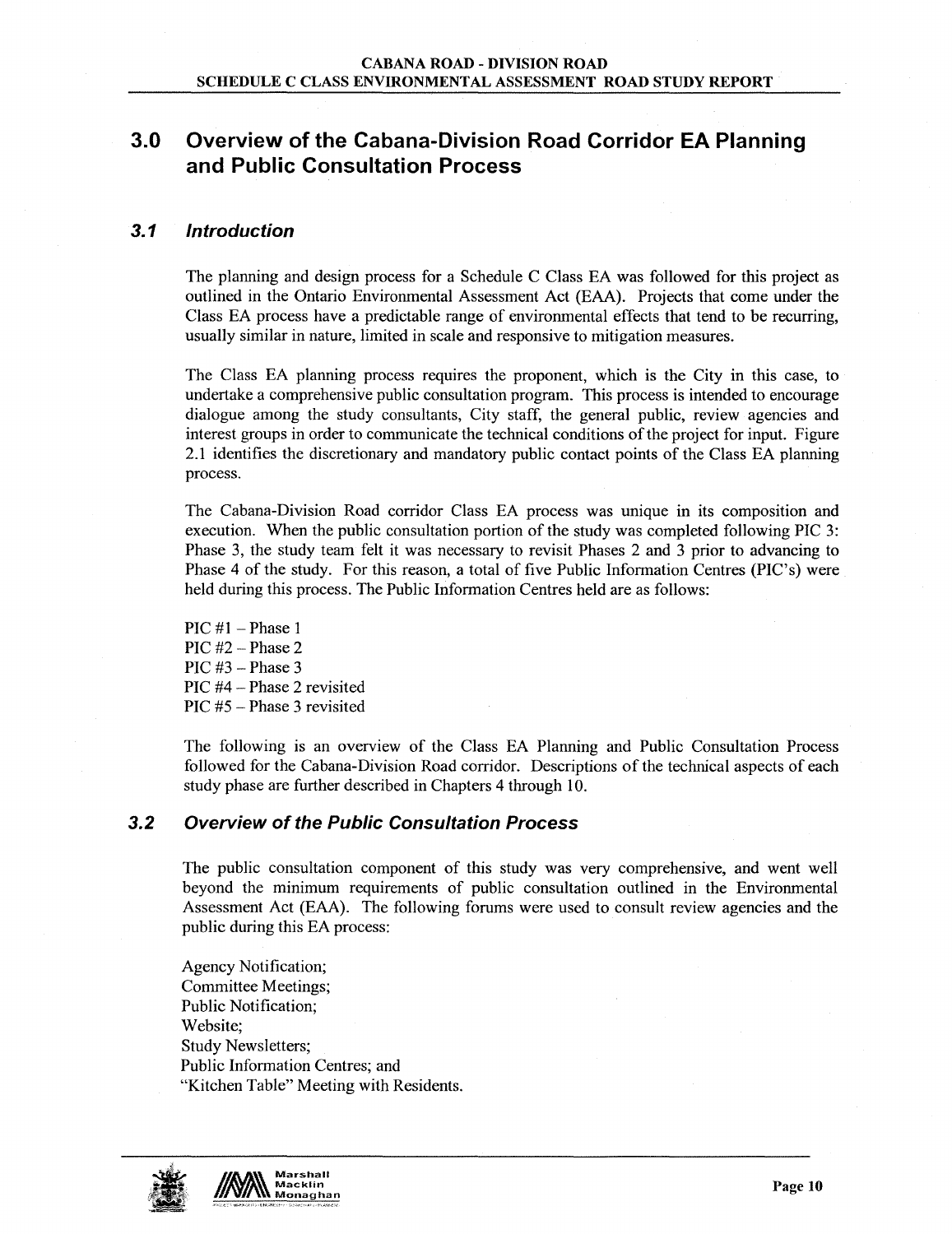# 3.2.1 Agency Notification

Appropriate govemment and private review agencies were notified of the undertaking in order to solicit comments. Letters were sent to the agencies announcing the project initiation and outlining the purpose, schedule and contact persons for this project. Notification letters requested comments. The following is a list of provincial ministries, agencies, external municipalities and interest groups contacted during the study process:

#### **Provincial Ministries**

Ministry of Transportation Ministry of Environment Ministry of Natural Resources Ministry of Citizenship, Culture and Recreation

#### Agencies

Greater Essex County District School Board Essex Region Conservation Authority WACAC Bell Canada Windsor Utilities Commission Union Gas Limited City of Windsor Police Services City of Windsor Fire Department Windsor Environmental Advisory Committee Transit Windsor Windsor Bicycling Committee Ontario Hydro

#### **External Municipalities**

Town of LaSalle Town of Tecumseh County of Essex

#### **Interest Groups**

Windsor-Essex County Development Commission Citizens Environmental Alliance Active Living Coalition

#### 3.2.2 Committee Meetings

A Steering Committee and a Technical Advisory Committee were formed following project initiation in order to provide the study with direction and monitor overall study progress. The Committees consisted of members of the consultant team and City of Windsor staff from the following departments:

- Traffic Engineering;
- Public Works;
- Planning;
- Parks and Recreation; and
- Legal.



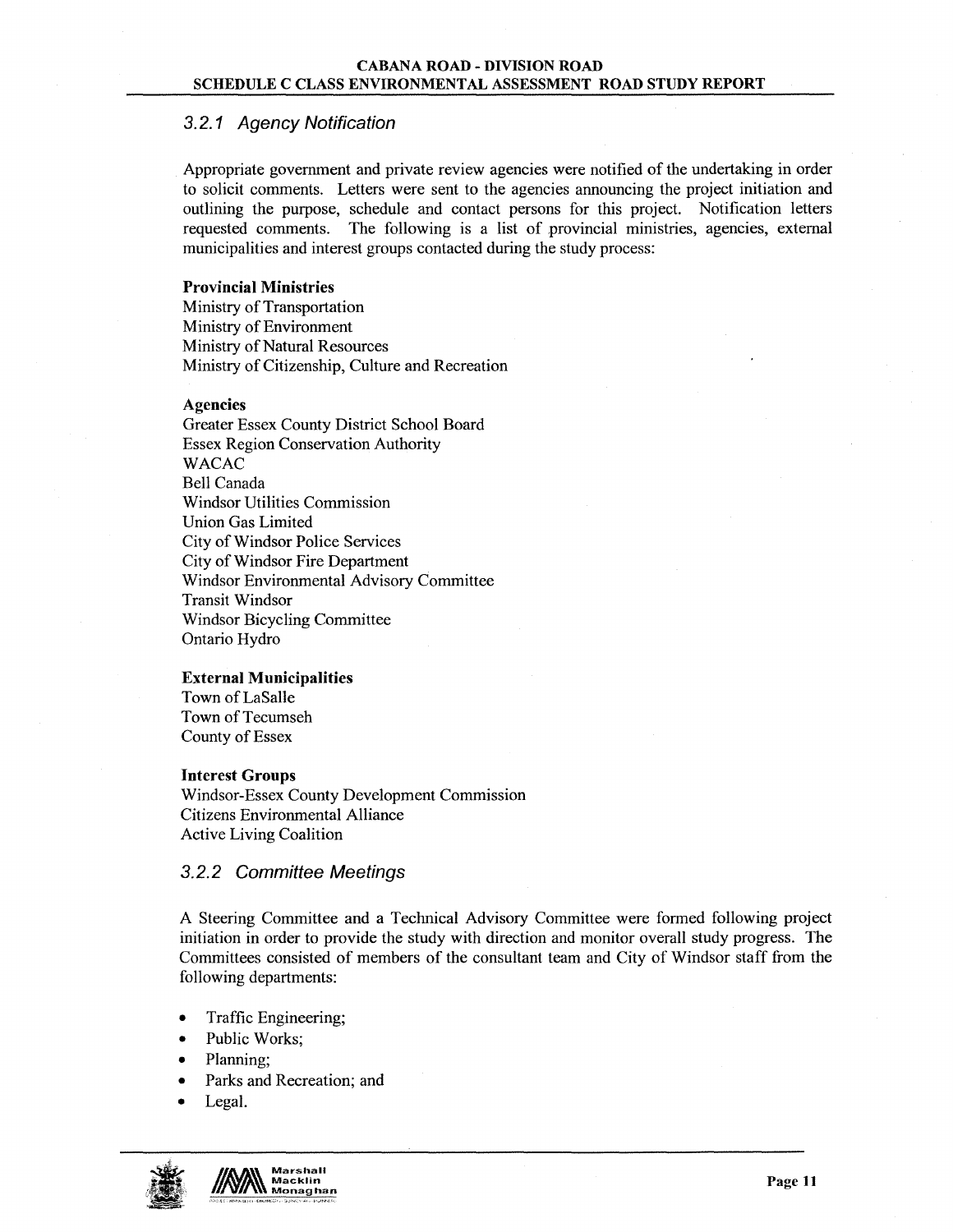The purpose of these meetings was to consider the technical review of design alternatives and input received from the public at each stage in the EA study. The Committee meetings were also an opportunity to discuss and evaluate the direction of the study based on all available information.

## 3.2.3 Public Notification

The public was notified of the PIC's through three primary media: newspaper announcements, the study website and mailed notice letters. Prior to each PIC, a notice was placed in the Windsor Star, and letters were delivered to all residents and business owners along Cabana-Division Road. In addition, notices were hand delivered to every residence, business and institutional use along the Cabana-Division Road corridor. The notice that was placed on the study'S website is described in more detail in the following section. The newspaper announcements and notice letters can be found in Appendix A.

### 3.2.4 Website

A website was created to communicate study information to members of the public and other groups that actively use the Internet for study updates. Technical review updates on the Cabana-Division Road corridor and notices of public consultations were placed on the website. Comment forms were also placed on the study'S website, and some comments were received through this medium.

The study website can be found online at: www.cabanadivisioncorridorea.com

### 3.2.5 Study Newsletters

A total of three newsletters were distributed to the public and posted on the study website. Each of the newsletters informed the public and review agencies of the status of the EA study and the opportunities available for input.

Newsletter #1 was released in April 2001 prior to Public Information Centre (PIC) #1. This newsletter explained the overall purpose of the study, and invited the public and review agencies to provide input. Newsletter #2 was released in July 2001 prior to PIC #2, and provided a summary of the issues raised during PIC #1. This newsletter also invited participants to join PIC #2 and provide input. Newsletter #3 was released in November 2001 prior to PIC #3, and provided the same type of information provided in the first two newsletters. These newsletters can be found in Appendix A.

# 3.2.6 Public Information Centres (PIC's)

The Class EA planning process requires the proponent, which is the City in this case, to undertake a comprehensive public consultation program. This process is intended to encourage dialogue among the study consultants, City staff, the general public, review agencies and interest groups in order to communicate the technical conditions of the project for input. Figure 2.1 identifies the discretionary and mandatory public contact points of the Class EA planning process.



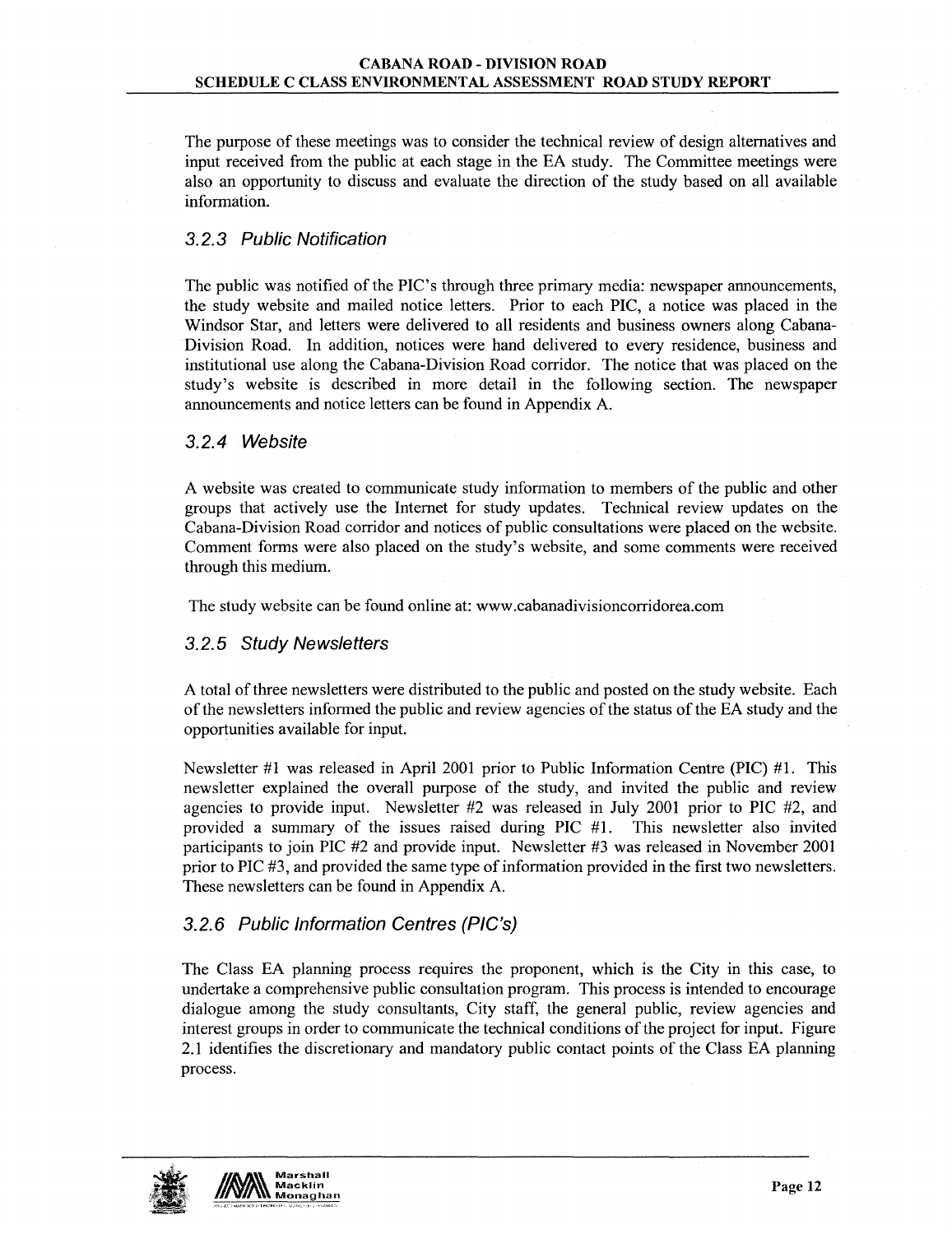#### CABANA ROAD - DIVISION ROAD SCHEDULE C CLASS ENVIRONMENTAL ASSESSMENT ROAD STUDY REPORT

Each of the PIC's is described below as the phases of the project are described. The description of the technical aspects of each study phase can be found in Chapters 4 through 10.

### 3.3 Phase 1: Identify the Problem

The Class EA investigated the short-tenn and long-tenn (20 year) road improvements required to handle increased traffic conditions that will result from the intensification of uses adjacent to the road corridor. This study also investigated roadway structural deficiencies related to the grid network of roads that intersect the corridor and their relationship to increased traffic conditions. A Public Infonnation Centre (PIC) was held in Phase 1 of this study to gain a broad understanding of the transportation issues along Cabana-Division Road.

The PIC was held at the Roseland Golf and Curling Club on May 8, 2001. A total of 91 area residents, business owners and community group representatives signed in at this PIC.

The purpose of PIC #1 was to infonn the public of the City's identification of the need to improve the current and projected traffic conditions along the Cabana-Division Road corridor and to receive initial input on the study objectives. An outline of the study and road improvement issues identified in the City's Official Plan were provided to participants on display boards, and members of the study team were on hand to answer questions and engage in discussion.

Participants were given a comment form that was intended to gain initial input on the study process and objectives. A total of 41 comment fonns were received, and participants were asked to:

- 1. Identify their five top concerns or issues they have with the Cabana-Division Road corridor;
- 2. Identify the types of changes they believe would improve the corridor; and
- 3. Provide additional comments.

A detailed summary of the input received during PIC #1 can be found in Appendix B, and the main issues raised during the PIC included concerns regarding:

- Increased traffic along Cabana Road, particularly as it relates to safely accessing local streets;
- The safety of school children crossing Cabana Road;
- Widening Cabana Road;
- Maintenance of the status quo along the corridor;
- A centre left turning lane to provide safe access to residential streets; and
- Traffic signals at more intersections for greater control.

### 3.4 Phase 2: Identify and Evaluate Alternative Solutions

The purpose of this phase was to identify and evaluate the alternative solutions, and receive comments by the public and review agencies in order to narrow the alternatives and identify a preferred solution.

PIC #2 was held on July 24, 2001 at the Roseland Golf and Curling Club. Approximately 67 persons attended this PIC, with 39% of these residents living along Cabana Road. The purpose

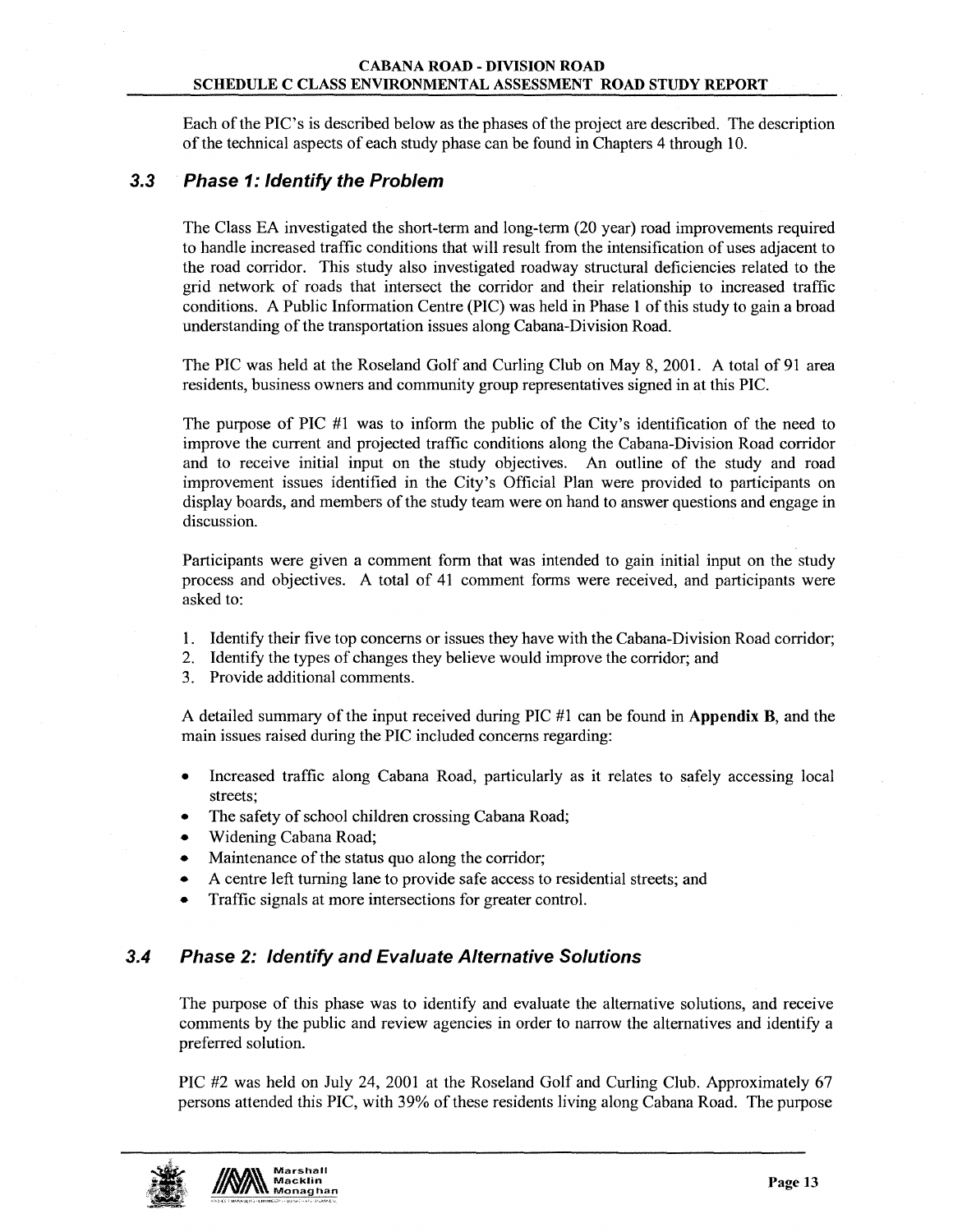of this PIC was to review the study process and background studies that provided a technical justification for the transportation improvements identified in Phase 1 of the study. The public was given an opportunity to review the technical information on display boards, and members of the study team were on hand to answer questions and engage in discussion.

At PIC #2, alternative solutions were presented to the public to gain feedback on various roadway design concepts. The alternatives brought forth at PIC #2 during Phase 2 of the study process included:

- Do Nothing;
- Add bike lanes only;
- Three-lanes:
- Three-lanes plus bike lanes;
- Four-lanes;
- Four-lanes plus bike lanes;
- Five-lanes; and
- Five-lanes plus bike lanes.

A comment form was distributed to participants for feedback and input on the proposed solutions, and a total of 50 comment forms were completed. A series of very specific questions were asked on this comment form, which made it quite different from the more general comments requested during PIC #1. The comment form asked respondents to:

- 1. Identify their preferred road cross section (e.g. number of lanes, bike lanes or any combination);
- 2. Identify their preferred type of road re-alignment (e.g. widening to the north side, widening to the south, etc.);
- 3. Indicate if they support road closures or traffic calming measures to reduce traffic infiltration on residential streets;
- 4. Identify potential streets for road closures;
- 5. Indicate if they support signals or tum lanes at intersections with existing local roads;
- 6. Identify potential intersections for signals or turning lanes; and
- 7. Provide any other additional comments.

A detailed summary of the input gained during PIC #2 can be found in Appendix B, and the following is a general summary of the input received:

- The input provided through the comment form was reviewed in detail, but there was no conclusive finding on a preferred road cross section. The highest ranked option was five-lanes plus bike lanes, however, three-lanes plus bike lanes and four lanes plus bike lanes were also highly ranked.
- The most commonly chosen road re-alignment was widening about the centreline and adjusting the alignment to better fit within existing municipally owned property.
- Approximately 55% of respondents were in favour of local road closures and traffic calming measures in order to prevent traffic infiltration through residential areas, while improving traffic operations along the Cabana-Division Road Corridor.
- Approximately 80% of respondents were in favour of signalized intersections with local roads.

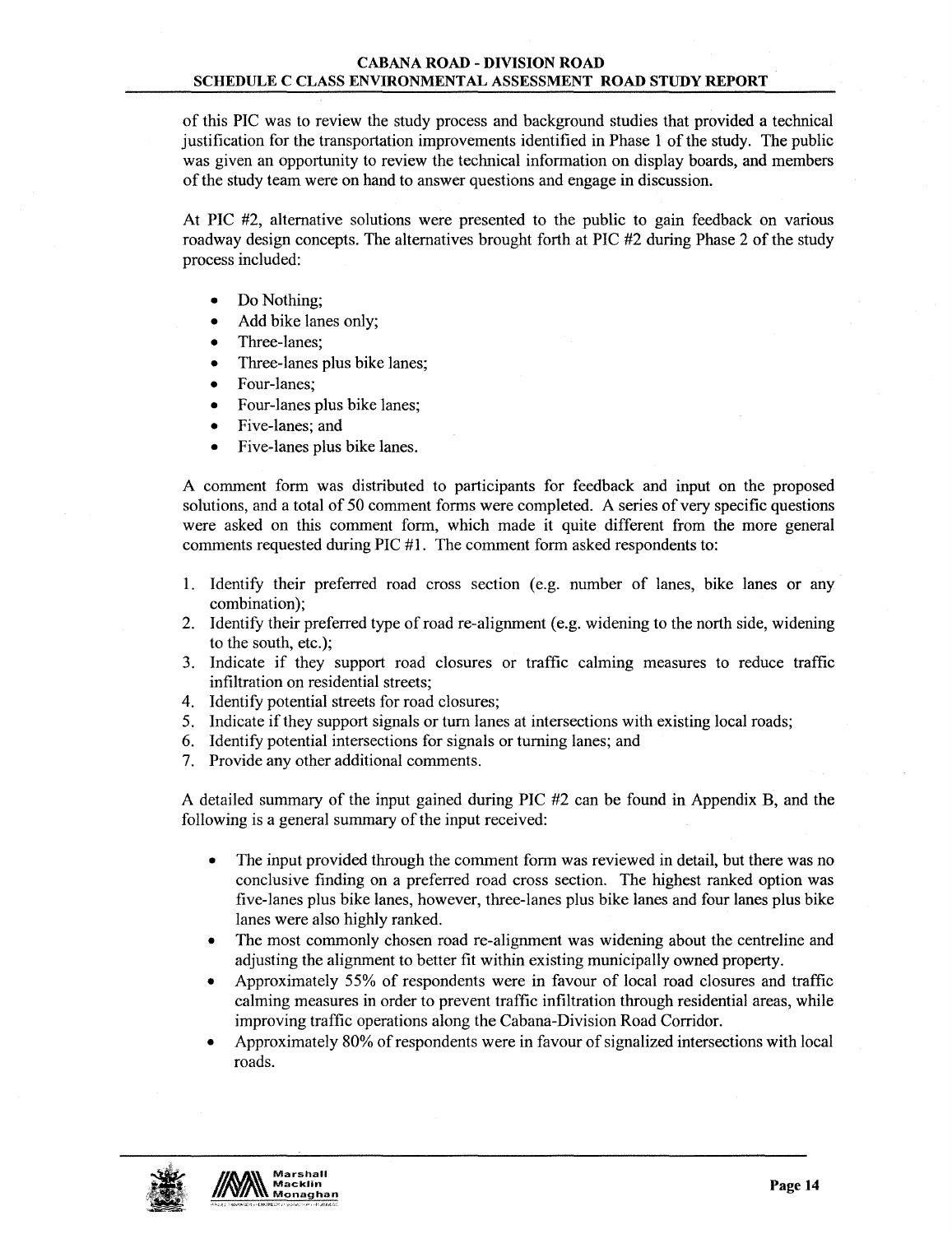# 3.5 Phase 3: Identify and Evaluate Alternative Design Concepts for the Five-Lane Solution.

The purpose of this phase was to identify and evaluate all of the reasonable alternative design concepts for the preferred five-lane solution that were identified in Phase 2 and in doing so, develop the recommended design to be presented to the public and review agencies. Feedback from the consultation was to be used to finalize the design into the preferred design of the ESR.

PIC #3, which represented the first part of the Phase 3 process, was held on December 11, 2001 at the Roseland Golf and Curling Club. Approximately 158 people signed in at the PIC. The purpose of this PIC was to present to the public alternative design concepts for the five-lane solution. The presentation included the recommended five-lane road cross-section plus bike lanes. The study team received input on the concepts so that the preferred design could then be developed.

Design concepts were provided for three areas along the corridor:

- The Oak Tree Area along Cabana Road between Northway and California Avenues;
- The north-south intersection configuration at Cabana Road and Howard Avenue; and
- The east-west intersection configuration at Cabana Road and Howard Avenue.

These design concepts were presented to the public on display boards, with members of the study team on hand to answer questions and engage in discussion.

A comment form was distributed that asked respondents to identify their preferred design concept for the corridor. A total of 48 comment forms were received and the study team also received two letters by mail. The comment form asked respondents to:

- 1. Identify their preferred road alternative; and
- 2. Provide additional comments.

A detailed summary of the input received during PIC #3 can be found in Appendix B, and the following is a general summary of the input received:

- The most commonly chosen design alternative for Cabana Road between Northway and California Avenue generally consisted of a two-metre offset of the road from the trees, with the sidewalk located behind the trees but with pavement and boulevard widths below desirable standards.
- The most commonly chosen design alternative for the north-south intersection configuration at Cabana Road and Howard Avenue consisted of five lanes on Howard Avenue.
- The most commonly chosen design alternative for the east-west intersection configuration at Cabana Road and Howard Avenue consisted of the western limit of the Howard Avenue right-of-way defined by the southeast comer of the deli property and south limit of Cabana Road, now defined by the north wall of Pizza King.

As is required by the Class Environmental Assessment process, the study team is required to revisit a completed phase if it is determined that the alternatives that emerged from that Phase were insufficient to solve the problem statement. Due to the public outcry against the five-lane

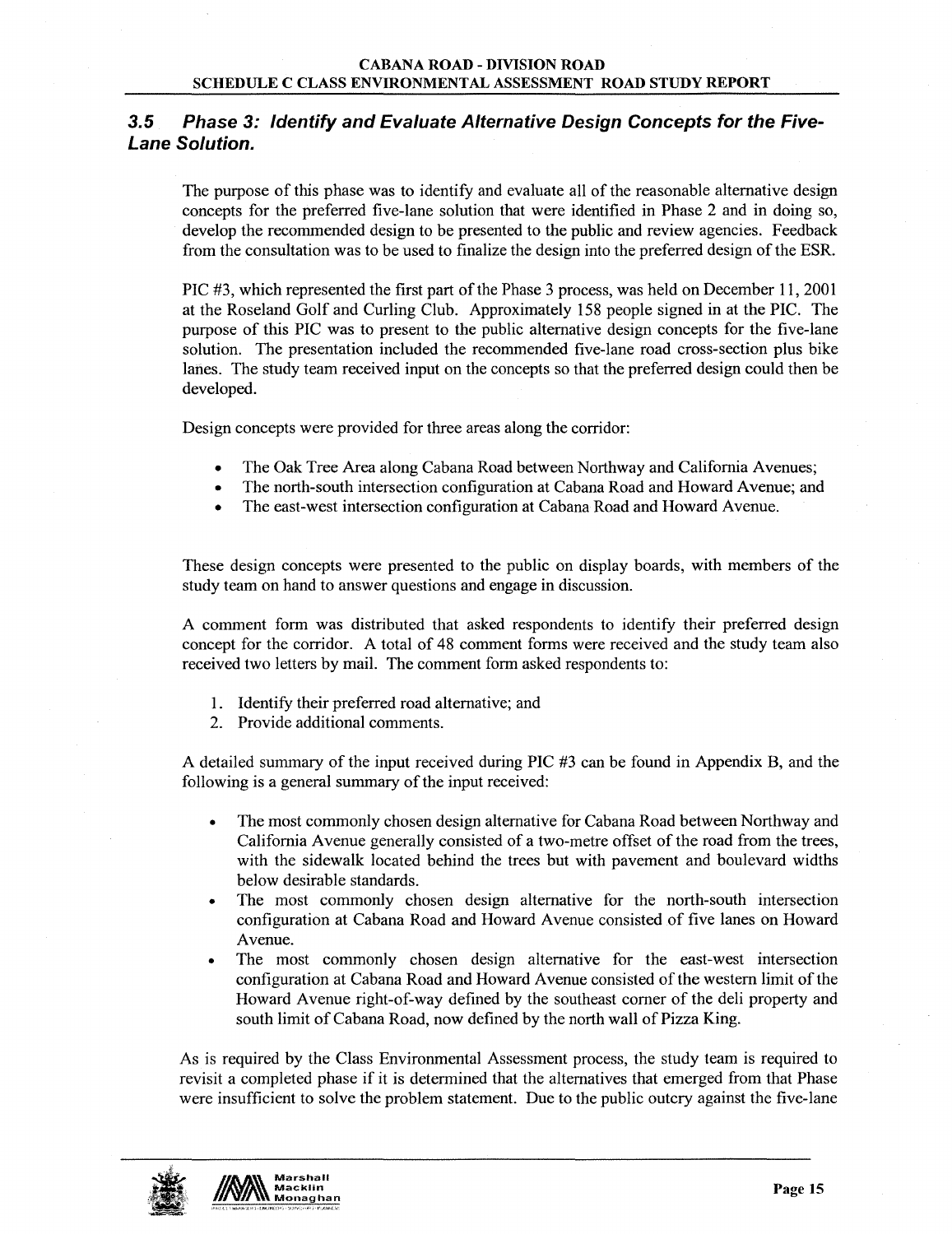recommended design during PIC #3, and although more than three PIC's are very rarely held in an EA of this kind, the study team recognized that a re-evaluation of the design solutions was in order. PIC #4 revisited Phase 2 of the Class Environmental Assessment process so that the team could "take a step back" in order to design roadway solutions that were "tailored" to the technical and social needs of the Cabana-Division Road corridor.

# 3.6 Phase 2 Revisited

After PIC #3, Phase 2 was revisited to identify additional alternative design scenarios. The purpose of PIC #4 was to present tailored design options to the public that were believed to better reflect the prevailing nature of the corridor and the desires of residents along Cabana-Division Road. The alternative solutions brought forth at PIC # 4 included:

- Three-lanes plus bike lanes;
- Three-lanes plus bike lanes and paved shoulders;
- Four-lanes plus bike lanes;
- Four-lanes plus bike lanes and paved shoulders; and
- Four-lanes plus bike lanes with curbs and gutters.

The fourth PIC was held on November 20, 2002 at the Roseland Golf and Curling Club. A total of 129 participants signed in, with an estimated 150 persons in attendance.

A comment form was distributed to gain public opinion on the tailored design options. A total of 94 comment forms were received. The comment forms asked respondents to:

- 1. Identify their preferred design concept for west of Provincial Road;
- 2. Identify their preferred design concept for east of Provincial Road;
- 3. Indicate their preferred right-of-way characteristics such as paved shoulders or curbs; and
- 4. Provide additional comments.

The details of the input received during PIC #4 can be found in Appendix B, and the following is a general summary of the input received:

- The most commonly chosen design was three-lanes with bike lanes for Cabana Road west of Provincial Road.
- The most commonly chosen designs for east of Provincial Road were four-lanes with bike lanes (soft edge) and four-lanes with bike lanes (hard edge).
- The top two right-of-way characteristics identified were a centre two-way left tum lane and two motor vehicle lanes.
- It was found that most respondents were in favour of a three-lane configuration with curbs and gutters.

# 3.7 Phase 3 Revisited

After PIC #4, Phase 3 of the study process was revisited to evaluate alternative design concepts for the preferred solution in order to choose a recommended design to present to the public and review agencies leading to the selection of the preferred design.

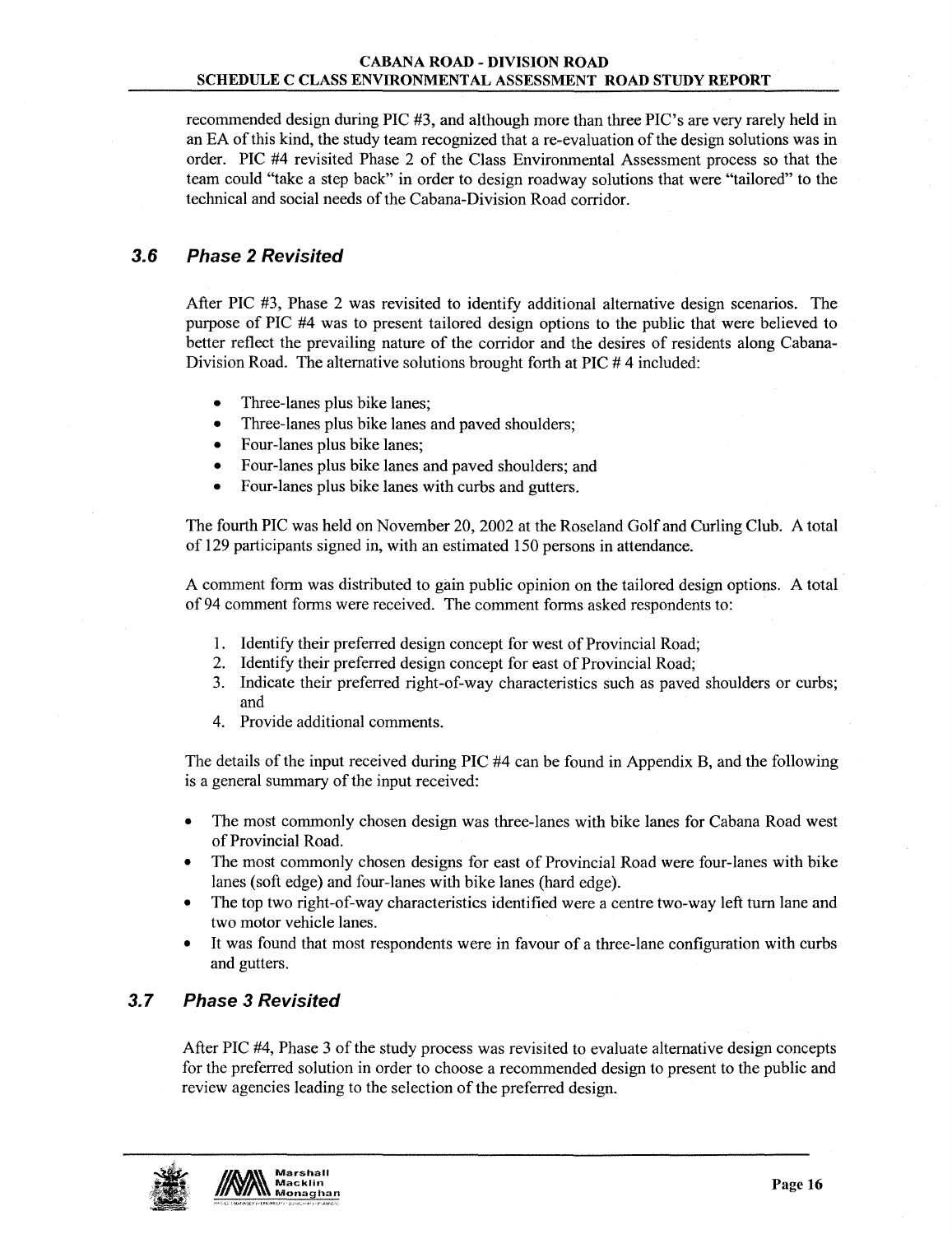#### CABANA ROAD - DIVISION ROAD SCHEDULE C CLASS ENVIRONMENTAL ASSESSMENT ROAD STUDY REPORT

The study team conducted a "kitchen table" discussion with Cabana Road residents on June 17, 2003 at 7:00 p.m. at a home along Cabana Road. The purpose of this meeting was to discuss the recommended road design alternative prior to presenting the alternative to the public at PIC #5, and to provide the technical rationale for the recommended design concept to members of the local residents group.

This meeting provided an opportunity for a number' of residents whose properties front onto Cabana Road to better understand the details of the decision to recommend a four-lane cross section. While most of the residents in attendance continued to hold their position on a preference for a three-lane configuration, both the study team and the residents left the meeting with a greater understanding of each other's opinions and position on the Cabana-Division Road EA project.

A fifth PIC was held on June 18, 2003 at the Roseland Golf and Curling Club as part of Phase 3 of the EA study process. A total of 145 citizens signed in to the PIC. The purpose of this PIC was to present the recommended four-lane road design to the public and to receive input on the design. Display boards presented the recommended four-lane design and a handout was distributed which provided a rationale for the recommended design. Members of the study team were on hand to answer questions and engage in discussion.

Comment forms were distributed during this PIC that asked respondents to provide any comments they may have on the recommended roadway design. A total of 88 comment forms were received. A detailed summary of the input received during PIC #5 can be found in Appendix B, and the following is a general summary of the input received:

- Respondents favoured a three-lane option over the four-lane recommended design.
- Approximately 77% of the comments received against the four-lane recommended design were from residents that live along Cabana Road.
- Of the respondents in favour of the four-lane recommended design, none were residents that live along Cabana Road.
- Property owners on the east end of the corridor were generally more supportive of the four-lane recommended design, while residents on the west end of the corridor were less supportive.

# 3.8 Phase 4: Prepare the Environmental Study Report (ESR)

This document represents the fulfillment of Phase 4 of the process.

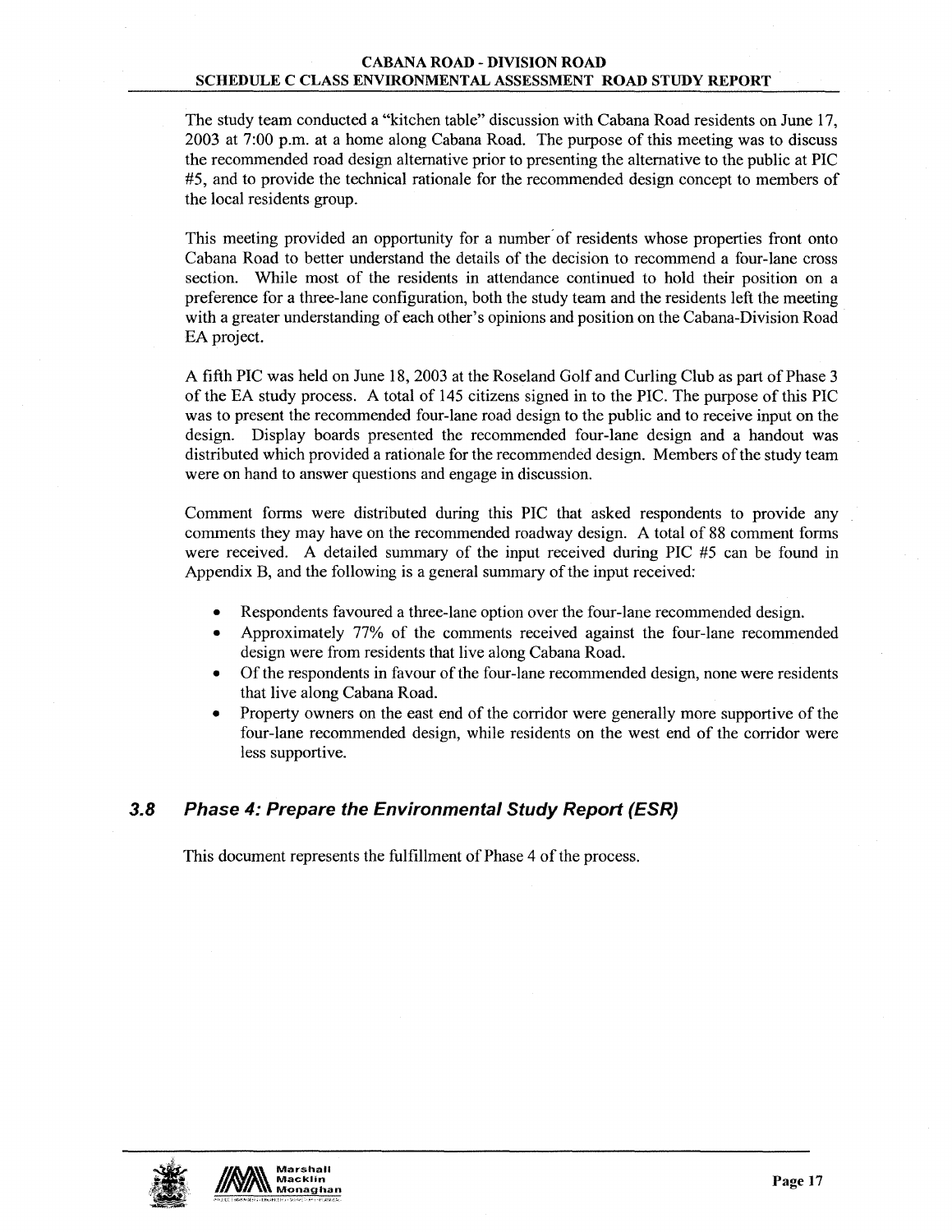# 4.0 Problem Identification (Phase 1)

# 4.1 Development of the Problem Statement

In Phase 1 of the Class EA planning and design process, the proponent is expected to make a clear statement of the problem that is identified for investigation. The problem statement frames the scope and drives the direction of the EA process. Thus, the proper phrasing of the problem statement is crucial to the efficient and effective completion of a Class EA.

In developing the problem statement for the Cabana-Division Road Class EA, the following issues were considered:

- The roadway designation in the City of Windsor Official Plan, plus the projections and recommendations of the Windsor Area Long Range Transportation Study and the Bicycle Use Master Plan;
- The ways in which the existing road network, transit network, traffic demands, collision analysis, capacity deficiencies and at-grade railway crossings influence traffic along the corridor; and
- Existing roadside conditions, including open ditches and unpaved shoulders, which produce specific physical and environmental concerns that make driving, walking and other modes of transportation difficult.

## 4.2 Problem Statement

The problem statement developed for the Cabana-Division Road Corridor Class EA is:

*Existing conditions along the Cabana-Division Road corridor indicate the need to make improvements to accommodate travel demands and to improve the conditions for drivers, cyclists, pedestrians and other users of the corridor.* 

Existing and projected future transportation needs and conditions along the Cabana-Division Road corridor indicate a need to make improvements to the corridor.

The existing transportation issues within the study area are as follows:

*Traffic congestion* – The "bottleneck" of traffic at the intersection of Huron Church Road at Cabana Road is a concern, particularly along Cabana Road in the westbound direction. These traffic problems are due in part to the intersection being oriented on a short curve, with right and left-turning vehicles impeding through traffic. The through lane is blocked by right-turning traffic due to the absence of a right-tum lane, and by left-turning traffic due to insufficient storage length. The stretch of Cabana Road between Huron Church Road and Dougall Avenue is also a concern due to high volumes of traffic through this section of the corridor. Poor sightlines exist at the southeast comer of Cabana Road at Holburn Street, which creates a potentially unsafe situation. The intersections of Cabana Road at McGraw Avenue, Cabana Road at Howard Avenue and Cabana Road at Provincial Road are additional intersections of concern due to high traffic volumes during both the a.m. and p.m. peak periods. St. Clair College contributes to the congestion along the Cabana-Division Road corridor, with proposed